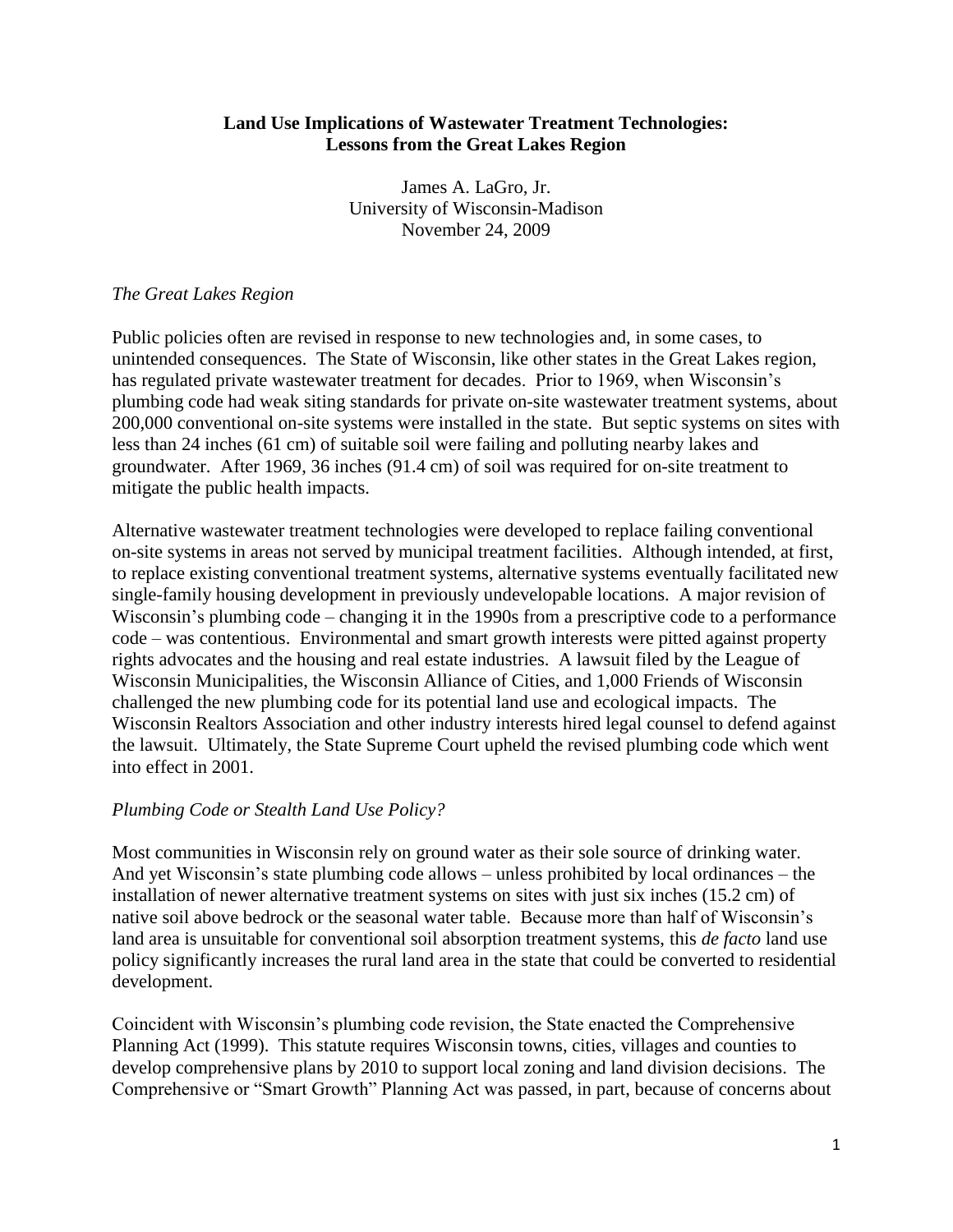the land use impacts of the new plumbing code. Yet nearly a decade after the Act's passage, a state inventory of land use planning and policy in the state's 1,923 counties, cities, villages, and towns revealed only partial compliance:

*"As of April 2008, 740 local governments had adopted comprehensive plans and an additional estimated 660 had a planning process underway. Another 120 units of local government are estimated to be in the preliminary stages of a planning process. Many of the remaining units of local government do not exercise zoning, subdivision regulations, official mapping, or shoreland/wetland zoning."*

Land use planning in the United States is highly decentralized, with development decisions made largely at the local level by part-time legislative bodies with limited resources to assess the positive and negative impacts of their land use and infrastructure decisions. A community's geology and the sources, sinks, and water balance of its aquifer system should be assessed to inform land use planning and development policies that will protect water supplies, human health, and aquatic ecosystems under present as well as future climate conditions. When rural land use policies do not respond to intrinsic landscape patterns and processes, alternative wastewater technologies – like conventional technologies – can facilitate urban sprawl.

### *Protecting Environmentally Sensitive Areas*

Rural sites with shallow bedrock or a shallow water table are poorly suited for cost-effective, low-impact residential development. These "difficult" sites increase the excavation and construction costs for basements, building foundations, and site drainage. These sites may also perform valuable ecological and hydrologic functions. The U.S. Environmental Protection Agency cautions:

*"In deciding whether to use onsite systems, it is important to consider the risks they might pose to the environment and public health. There may be cases where onsite systems are not appropriate because of the environmental sensitivity or public health concerns of an area."*

Environmentally sensitive areas are defined by Wisconsin's Department of Natural Resources as areas that *"…include but are not limited to wetlands, shorelands, floodways and floodplains, steep slopes, highly erodible soils and other limiting soil types, groundwater recharge areas, and other such physical constraints."* These areas typically are excluded from municipal sewer service areas because of potential adverse water quality impacts from both point and nonpoint pollution sources. And yet in too many rural communities, alternative wastewater treatment systems serve residential development in environmentally sensitive areas. County and town zoning codes may also contribute to low-density sprawl by requiring large minimum lots sizes (often 2 acres or more) for new single-family residences.

Environmental planners and landscape architects who "design with nature" do not view floodplains, storm surge zones, and other natural site constraints as design challenges to be overcome with engineering technology. Instead, these professionals understand that some locations are better left undeveloped.